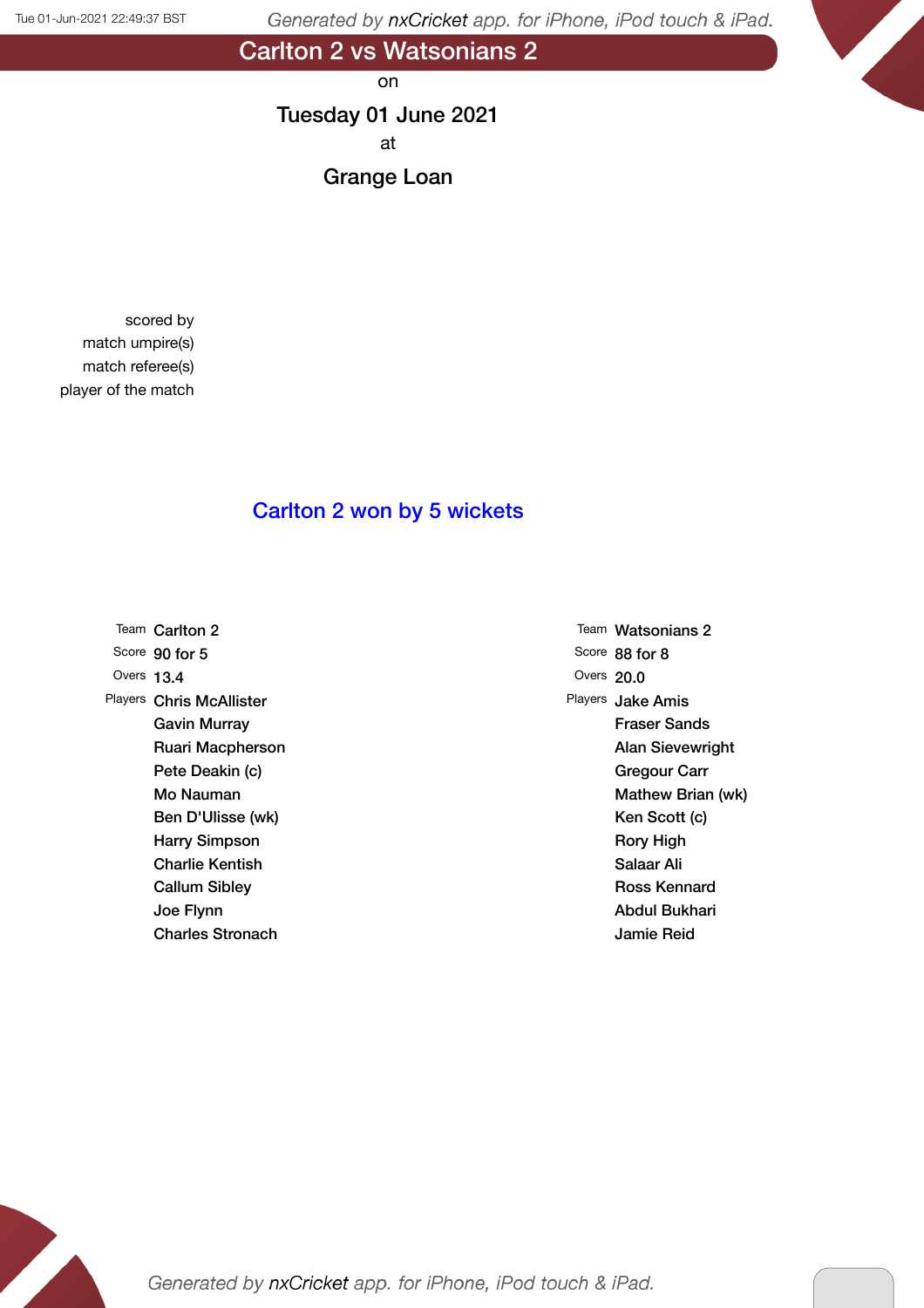# Carlton 2 vs Watsonians 2

|                       | <b>Watsonians 2 INNINGS</b><br>Venue: Grange Loan<br>Toss won by: Carlton 2<br>Tue 01-Jun-2021 |                                |                                 |                              |                              |                         |                |                               |                                   |                  |                                               |    |                           |                                   |              |                         |    |                |                |                |                |                |                         |                         |          |             |
|-----------------------|------------------------------------------------------------------------------------------------|--------------------------------|---------------------------------|------------------------------|------------------------------|-------------------------|----------------|-------------------------------|-----------------------------------|------------------|-----------------------------------------------|----|---------------------------|-----------------------------------|--------------|-------------------------|----|----------------|----------------|----------------|----------------|----------------|-------------------------|-------------------------|----------|-------------|
| <b>BATSMAN</b>        |                                                                                                |                                | <b>RUNS</b>                     |                              |                              |                         |                |                               |                                   |                  | <b>HOW OUT</b>                                |    |                           |                                   |              | $\overline{\mathsf{R}}$ |    | B M            |                |                |                |                |                         | 0s 1s 2s 3s 4s 5s 6s    | SS       | SR          |
| 1 Jake Amis (LHB)     |                                                                                                |                                | $1, \ldots, 1, 2, \ldots, 111W$ |                              |                              |                         |                |                               |                                   |                  |                                               |    | c Harry Simpson b Charles |                                   |              | $\overline{7}$          | 19 | 15             | 13             | $\overline{5}$ | $\overline{1}$ |                |                         |                         |          | 32% 36.8    |
| 2 Fraser Sands        |                                                                                                |                                |                                 |                              |                              | 1.4114441.1.11.4111.1.0 |                |                               |                                   |                  | Stronach<br>st Ben D'Ulisse b Joe Flynn<br>26 |    |                           |                                   |              | 30                      | 35 |                | 16 10          |                |                | $\overline{4}$ |                         |                         | 47% 86.7 |             |
| 3 Alan Sievewright    |                                                                                                |                                | 21.11.1.111114W                 |                              |                              |                         |                |                               |                                   |                  | 15<br>b Charlie Kentish                       |    |                           |                                   |              |                         | 21 | 26             | 10             | 9              | $\overline{1}$ |                | $\overline{1}$          |                         |          | 52% 71.4    |
| 4 Gregour Carr        |                                                                                                |                                | 1111W                           |                              |                              |                         |                |                               |                                   |                  |                                               |    |                           | st Ben D'Ulisse b Charlie Kentish |              | 4                       |    | 13 15          | 9              | $\overline{4}$ |                |                |                         |                         |          | 31% 30.8    |
| 5 Mathew Brian (wk)   |                                                                                                |                                | 21311.114W                      |                              |                              |                         |                |                               |                                   |                  |                                               |    |                           | c Pete Deakin b Charlie Kentish   |              | 14                      |    | 10 15          | $\overline{c}$ | 5              | $\overline{1}$ | $1 \quad 1$    |                         |                         |          | 80% 140.0   |
| 6 Ken Scott (c)       |                                                                                                |                                | $\ldots$ 1.W                    |                              |                              |                         |                |                               |                                   |                  |                                               |    |                           | st Ben D'Ulisse b Charlie Kentish |              | 1                       |    | 7 <sub>5</sub> | 6              | $\overline{1}$ |                |                |                         |                         |          | 14% 14.3    |
| 7 Rory High           | .13121.                                                                                        |                                |                                 |                              |                              |                         |                | 8<br>not out                  |                                   |                  |                                               |    |                           |                                   | 7 13         | $\overline{2}$          | 3  | $\overline{1}$ | $\overline{1}$ |                |                |                | 71% 114.3               |                         |          |             |
|                       | .2.W<br>8 Salaar Ali                                                                           |                                |                                 |                              |                              |                         |                |                               | $\overline{2}$<br>b Callum Sibley |                  |                                               |    |                           |                                   |              | $4 \quad 1$             | 3  |                | $\mathbf{1}$   |                |                |                |                         | 25% 50.0                |          |             |
| 9 Ross Kennard        |                                                                                                |                                | 111                             |                              |                              |                         |                |                               |                                   |                  | 3<br>b Callum Sibley                          |    |                           |                                   |              |                         |    | 9 7            | 6              | 3              |                |                |                         |                         |          | 33% 33.3    |
|                       | 10 Abdul Bukhari                                                                               |                                |                                 |                              |                              |                         |                |                               |                                   |                  |                                               |    |                           |                                   |              |                         |    |                |                |                |                |                |                         |                         |          |             |
|                       | 11 Jamie Reid                                                                                  |                                |                                 |                              |                              |                         |                |                               |                                   |                  |                                               |    |                           |                                   |              |                         |    |                |                |                |                |                |                         |                         |          |             |
|                       | <b>20.0 OVERS</b>                                                                              |                                |                                 |                              |                              |                         |                | Extras: 8 (0b 3lb 0nb 5wd 0p) |                                   |                  |                                               |    |                           |                                   | <b>TOTAL</b> | 88                      |    |                | <b>RUNS</b>    |                |                |                |                         |                         |          |             |
| <b>FOW</b>            | $\mathbf{1}$                                                                                   |                                | 2 <sup>1</sup>                  |                              |                              | $\sqrt{3}$              |                | $\overline{4}$                |                                   |                  | $5\phantom{.0}$                               |    | $6\phantom{.}$            |                                   |              | $\overline{7}$          |    |                | 8 <sup>1</sup> |                |                |                | $9$                     |                         | 10       |             |
| <b>SCORE</b>          | 26                                                                                             |                                | 47                              |                              |                              | 56                      |                | 65                            |                                   |                  | 69                                            |    | 74                        |                                   |              | 79                      |    |                | 88             |                |                |                |                         |                         |          |             |
| OUT                   | Jake Amis                                                                                      |                                | Fraser Sands                    |                              |                              | Alan Sievewright        |                | Gregour Carr                  |                                   |                  | Ken Scott                                     |    | Mathew Brian              |                                   |              | Salaar Ali              |    |                | Ross Kennard   |                |                |                |                         |                         |          |             |
| <b>OVER</b>           | 6.3                                                                                            |                                | 10.3                            |                              |                              | 12.4                    |                | 14.3                          |                                   |                  | 16.2                                          |    | 16.6                      |                                   |              | 17.5                    |    |                | 19.6           |                |                |                |                         |                         |          |             |
| P'SHIP                | 26                                                                                             |                                | 21                              |                              |                              | $\hbox{9}$              |                | $\mathsf g$                   |                                   |                  | $\overline{4}$                                |    | $\sqrt{5}$                |                                   |              | $\sqrt{5}$              |    |                | $\hbox{9}$     |                |                |                |                         |                         |          |             |
| <b>BOWLER</b>         | $\mathbb R$                                                                                    | $\mathbf{1}$<br>$\overline{c}$ | $\overline{2}$<br>$\mathbf{2}$  | $\mathbf{3}$<br>$\mathbf{1}$ | $\overline{4}$<br>3          | 5 <sup>5</sup>          | $6\phantom{1}$ | $\overline{7}$                | $\bf{8}$                          | $\boldsymbol{9}$ | 10                                            | 11 | 12                        | 13                                |              | 14                      | 15 | $\circ$        | ${\sf M}$      |                | $\mathsf R$    |                | W                       | <b>WD</b>               | NB       | <b>ECON</b> |
| Charles<br>Stronach   | W<br>WD                                                                                        | $\mathbf{1}$                   | $\mathbf{1}$                    |                              | 1                            |                         |                |                               |                                   |                  |                                               |    |                           |                                   |              |                         |    | $\overline{4}$ |                |                | 10             |                | $\mathbf{1}$            | $\overline{\mathbf{c}}$ |          | 2.50        |
|                       | <b>NB</b><br>R<br>W<br>Ruari                                                                   | 6                              | $\overline{4}$                  | 8                            | 6                            |                         |                |                               |                                   |                  |                                               |    |                           |                                   |              |                         |    | 4              |                |                | 24             |                |                         |                         |          | 6.00        |
| Macpherson            | WD<br><b>NB</b>                                                                                | $\overline{4}$                 | $\overline{\mathbf{1}}$         |                              |                              |                         |                |                               |                                   |                  |                                               |    |                           |                                   |              |                         |    |                |                |                |                |                |                         |                         |          |             |
|                       | W<br>Joe Flynn $\overline{w}$<br><b>NB</b>                                                     | $\overline{c}$                 | $\mathbf{1}$                    |                              |                              |                         |                |                               |                                   |                  |                                               |    |                           |                                   |              |                         |    | $\mathbf 2$    |                |                | $\overline{7}$ | $\mathbf{1}$   |                         | $\overline{\mathbf{c}}$ |          | 3.50        |
| <b>Harry Simpson</b>  | R<br>W<br>WD<br><b>NB</b>                                                                      | $\overline{4}$                 | 3                               | $\,6\,$                      | $_{\rm 3}$                   |                         |                |                               |                                   |                  |                                               |    |                           |                                   |              |                         |    | $\overline{4}$ |                |                | 16             |                |                         |                         |          | 4.00        |
| Charlie Kentish       | $\mathbb{R}$<br>W                                                                              | $\mathsf g$<br>$\mathbf{1}$    | $\mathbf{1}$                    | 6<br>$\sqrt{2}$              | $\mathbf{2}$<br>$\mathbf{1}$ |                         |                |                               |                                   |                  |                                               |    |                           |                                   |              |                         |    | $\pmb{4}$      | $\mathbf{1}$   |                | 18             |                | 4                       | $\mathbf{1}$            |          | 4.50        |
| Callum Sibley $_{WD}$ | NB<br>R<br>W<br><b>NB</b>                                                                      | 6<br>$\mathbf{1}$              | $\overline{4}$<br>$\mathbf{1}$  |                              |                              |                         |                |                               |                                   |                  |                                               |    |                           |                                   |              |                         |    | $\mathbf 2$    |                |                | 10             |                | $\overline{\mathbf{c}}$ |                         |          | $5.00\,$    |

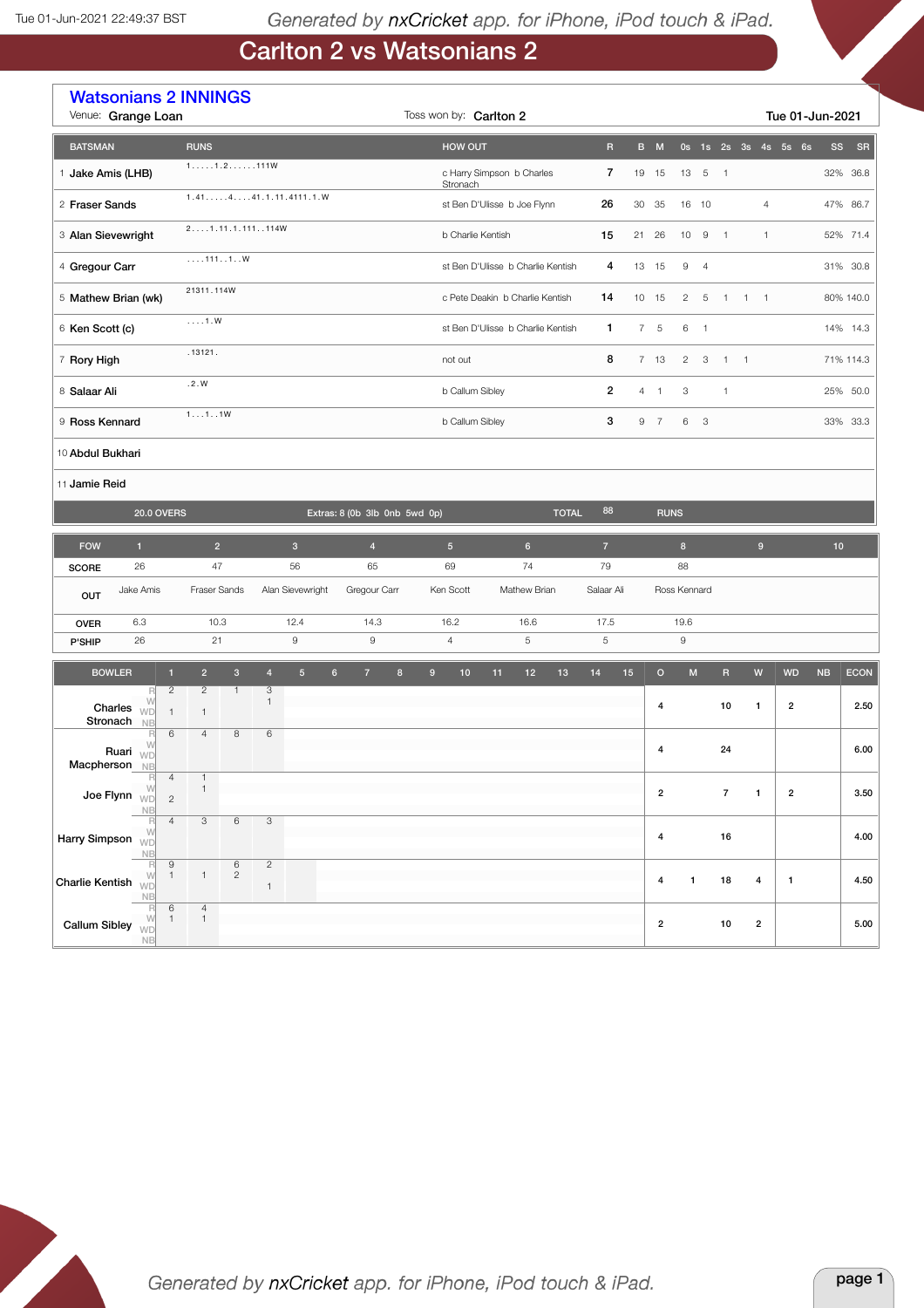# Carlton 2 vs Watsonians 2

|                                                                                                                                                                                                                                                                                                                                                                                                                                                                                              | <b>Carlton 2 INNINGS</b><br>Venue: Grange Loan<br>Toss won by: Carlton 2<br>Tue 01-Jun-2021 |                                                                                             |                                  |                                  |                  |                    |                                |              |                |    |                |                                                                                                            |                |                |                                |                      |              |                 |
|----------------------------------------------------------------------------------------------------------------------------------------------------------------------------------------------------------------------------------------------------------------------------------------------------------------------------------------------------------------------------------------------------------------------------------------------------------------------------------------------|---------------------------------------------------------------------------------------------|---------------------------------------------------------------------------------------------|----------------------------------|----------------------------------|------------------|--------------------|--------------------------------|--------------|----------------|----|----------------|------------------------------------------------------------------------------------------------------------|----------------|----------------|--------------------------------|----------------------|--------------|-----------------|
| <b>BATSMAN</b>                                                                                                                                                                                                                                                                                                                                                                                                                                                                               |                                                                                             | <b>RUNS</b>                                                                                 |                                  |                                  |                  | <b>HOW OUT</b>     |                                |              | $\overline{R}$ |    | B M            |                                                                                                            |                |                |                                | 0s 1s 2s 3s 4s 5s 6s |              | <b>SR</b><br>SS |
| 1 Chris McAllister                                                                                                                                                                                                                                                                                                                                                                                                                                                                           |                                                                                             | . $\mathsf{W}$                                                                              |                                  |                                  |                  |                    | c Mathew Brian b Ross Kennard  |              | 0              |    | $2 \quad 0$    | $\overline{c}$                                                                                             |                |                |                                |                      |              | 0.0             |
| 2 Gavin Murray                                                                                                                                                                                                                                                                                                                                                                                                                                                                               |                                                                                             | $\ldots$ . 1W                                                                               |                                  |                                  |                  | Ibw b Gregour Carr |                                |              | 1              |    | 7 19           | 6                                                                                                          | $\overline{1}$ |                |                                |                      |              | 14% 14.3        |
| 3 Ruari Macpherson                                                                                                                                                                                                                                                                                                                                                                                                                                                                           |                                                                                             | .12. .11.1.6W                                                                               |                                  |                                  |                  |                    | c Mathew Brian b Abdul Bukhari |              | 12             |    | 12 14          | 6                                                                                                          | $\overline{4}$ | $\overline{1}$ |                                |                      | $\mathbf{1}$ | 50% 100.0       |
| 4 Pete Deakin (c)                                                                                                                                                                                                                                                                                                                                                                                                                                                                            |                                                                                             | 1.21W                                                                                       |                                  |                                  |                  | b Abdul Bukhari    |                                |              | 4              | 9  | $\overline{7}$ | 6                                                                                                          | $\overline{2}$ | $\overline{1}$ |                                |                      |              | 33% 44.4        |
| 5 Mo Nauman                                                                                                                                                                                                                                                                                                                                                                                                                                                                                  |                                                                                             | $\ldots$ .2142.1.1.341.4.6                                                                  |                                  |                                  |                  | not out            |                                |              | 29             |    | 26 37          | 15                                                                                                         | 4              | $\overline{c}$ | $\overline{1}$                 | 3                    | $\mathbf{1}$ | 42% 111.5       |
| 6 Ben D'Ulisse (wk)                                                                                                                                                                                                                                                                                                                                                                                                                                                                          |                                                                                             | $.3.4. \ldots .44.114.1W$                                                                   |                                  |                                  |                  |                    | c Jamie Reid b Fraser Sands    |              | 22             |    | 22 24          | 14                                                                                                         | 3              |                | $\mathbf{1}$<br>$\overline{4}$ |                      |              | 36% 100.0       |
| 7 Harry Simpson                                                                                                                                                                                                                                                                                                                                                                                                                                                                              |                                                                                             | . .41.                                                                                      |                                  |                                  |                  | not out            |                                |              | 5              | 5  | $\overline{2}$ | 3                                                                                                          | $\overline{1}$ |                |                                | $\mathbf{1}$         |              | 40% 100.0       |
| 8 Charlie Kentish                                                                                                                                                                                                                                                                                                                                                                                                                                                                            |                                                                                             |                                                                                             |                                  |                                  |                  |                    |                                |              |                |    |                |                                                                                                            |                |                |                                |                      |              |                 |
| 9 Callum Sibley                                                                                                                                                                                                                                                                                                                                                                                                                                                                              |                                                                                             |                                                                                             |                                  |                                  |                  |                    |                                |              |                |    |                |                                                                                                            |                |                |                                |                      |              |                 |
| 10 Joe Flynn                                                                                                                                                                                                                                                                                                                                                                                                                                                                                 |                                                                                             |                                                                                             |                                  |                                  |                  |                    |                                |              |                |    |                |                                                                                                            |                |                |                                |                      |              |                 |
|                                                                                                                                                                                                                                                                                                                                                                                                                                                                                              | 11 Charles Stronach                                                                         |                                                                                             |                                  |                                  |                  |                    |                                |              |                |    |                |                                                                                                            |                |                |                                |                      |              |                 |
| $(1$ HR)                                                                                                                                                                                                                                                                                                                                                                                                                                                                                     | <b>13.4 OVERS</b>                                                                           |                                                                                             |                                  | Extras: 17 (1b 3lb 1nb 12wd 0p)  |                  |                    |                                | <b>TOTAL</b> | 90             |    | <b>RUNS</b>    |                                                                                                            |                |                |                                |                      |              |                 |
| <b>FOW</b>                                                                                                                                                                                                                                                                                                                                                                                                                                                                                   | $\mathbf{1}$                                                                                | 2 <sup>1</sup>                                                                              | $\mathbf 3$                      | $\overline{4}$                   |                  | 5 <sub>5</sub>     | $6\phantom{.}$                 |              | $\overline{7}$ |    |                | $\bf8$                                                                                                     |                |                | $\boldsymbol{9}$               |                      |              | 10              |
| <b>SCORE</b>                                                                                                                                                                                                                                                                                                                                                                                                                                                                                 | $\circ$                                                                                     | 19                                                                                          | 23                               | 23                               |                  | 68                 |                                |              |                |    |                |                                                                                                            |                |                |                                |                      |              |                 |
| OUT                                                                                                                                                                                                                                                                                                                                                                                                                                                                                          |                                                                                             | Chris McAllister Ruari Macpherson                                                           | Gavin Murray                     | Pete Deakin                      |                  | Ben D'Ulisse       |                                |              |                |    |                |                                                                                                            |                |                |                                |                      |              |                 |
| <b>OVER</b>                                                                                                                                                                                                                                                                                                                                                                                                                                                                                  | 0.2                                                                                         | 3.1                                                                                         | 4.4                              | 5.1                              |                  | 11.1               |                                |              |                |    |                |                                                                                                            |                |                |                                |                      |              |                 |
| P'SHIP                                                                                                                                                                                                                                                                                                                                                                                                                                                                                       | $\mathsf{O}\xspace$                                                                         | 19                                                                                          | $\overline{4}$                   | $\mathsf O$                      |                  | 45                 |                                |              |                |    |                |                                                                                                            |                |                |                                |                      |              |                 |
| <b>BOWLER</b>                                                                                                                                                                                                                                                                                                                                                                                                                                                                                |                                                                                             | $\overline{2}$<br>$\mathbf{3}$<br>$\blacksquare$                                            | $\overline{4}$<br>$5\phantom{.}$ | $6\phantom{.}$<br>$\overline{7}$ | $\bf 8$<br>$9\,$ | $10$               | 11<br>12                       | 13           | 14             | 15 | $\mathbf O$    | $\mathsf{M}% _{T}=\mathsf{M}_{T}\!\left( a,b\right) ,\ \mathsf{M}_{T}=\mathsf{M}_{T}\!\left( a,b\right) ,$ |                | $\mathsf R$    | $\mathsf{W}$                   | <b>WD</b>            | NB           | <b>ECON</b>     |
| Ross Kennard                                                                                                                                                                                                                                                                                                                                                                                                                                                                                 | R<br>W<br>WD                                                                                | $\mathbf{1}$<br>9<br>$\mathbf{1}$<br>$\mathbf{2}$                                           |                                  |                                  |                  |                    |                                |              |                |    | $\overline{2}$ |                                                                                                            |                | 13             | $\mathbf{1}$                   | $\overline{2}$       | $\mathbf{1}$ | 6.50            |
|                                                                                                                                                                                                                                                                                                                                                                                                                                                                                              | <b>NB</b><br>R<br>W                                                                         | $\mathbf{1}$<br>$\,$ 5 $\,$<br>3<br>$\mathbf{1}$<br>$\mathbf{1}$<br>1                       | $\hbox{9}$                       |                                  |                  |                    |                                |              |                |    | $\overline{4}$ |                                                                                                            |                | 22             | $\boldsymbol{2}$               | 4                    |              | 5.50            |
| Abdul Bukhari                                                                                                                                                                                                                                                                                                                                                                                                                                                                                | WD<br>NB                                                                                    | $\mathbf{2}$<br>$\mathbf{2}$                                                                |                                  |                                  |                  |                    |                                |              |                |    |                |                                                                                                            |                |                |                                |                      |              |                 |
| Gregour Carr $\sqrt[N]{\mathbb{Q}}$                                                                                                                                                                                                                                                                                                                                                                                                                                                          | $\overline{1}$                                                                              | $\overline{\mathbf{3}}$<br>$\overline{7}$<br>$\overline{4}$<br>$_{\rm 3}$<br>$\overline{c}$ | $\,$ 5 $\,$                      |                                  |                  |                    |                                |              |                |    | $\pmb{4}$      |                                                                                                            |                | 24             | $\mathbf{1}$                   | ${\bf 5}$            |              | 6.00            |
| Fraser Sands WD                                                                                                                                                                                                                                                                                                                                                                                                                                                                              | NB<br>$\mathbb{R}$<br>W                                                                     | $\,6\,$<br>$\overline{4}$<br>$\mathbf{1}$                                                   |                                  |                                  |                  |                    |                                |              |                |    | $\mathbf{2}$   |                                                                                                            |                | 11             | $\mathbf{1}$                   | $\mathbf{1}$         |              | 5.50            |
|                                                                                                                                                                                                                                                                                                                                                                                                                                                                                              | $\begin{array}{c}\n\overline{N} \\ \overline{R} \\ \overline{W}\n\end{array}$               | $\overline{1}$<br>$\sqrt{6}$                                                                |                                  |                                  |                  |                    |                                |              |                |    |                |                                                                                                            |                |                |                                |                      |              |                 |
| Rory High $\sqrt{v}$                                                                                                                                                                                                                                                                                                                                                                                                                                                                         | NB                                                                                          |                                                                                             |                                  |                                  |                  |                    |                                |              |                |    | $\mathbf{1}$   |                                                                                                            |                | 6              |                                |                      |              | 6.00            |
| $\begin{tabular}{c} \multicolumn{1}{c }{ \multicolumn{2}{c }{ }} \multicolumn{2}{c }{ \multicolumn{2}{c }{ }} \multicolumn{2}{c }{ \multicolumn{2}{c }{ }} \multicolumn{2}{c }{ \multicolumn{2}{c }{ }} \multicolumn{2}{c }{ \multicolumn{2}{c }{ }} \multicolumn{2}{c }{ \multicolumn{2}{c }{ }} \multicolumn{2}{c }{ \multicolumn{2}{c }{ }} \multicolumn{2}{c }{ \multicolumn{2}{c }{ }} \multicolumn{2}{c }{ \multicolumn{2}{c }{ }} \multicolumn{2}{c }{ \multicolumn{2}{c }{ }} \mult$ | <b>NB</b>                                                                                   | 10                                                                                          |                                  |                                  |                  |                    |                                |              |                |    | $0.4\,$        |                                                                                                            |                | $10$           |                                |                      |              | 15.00           |

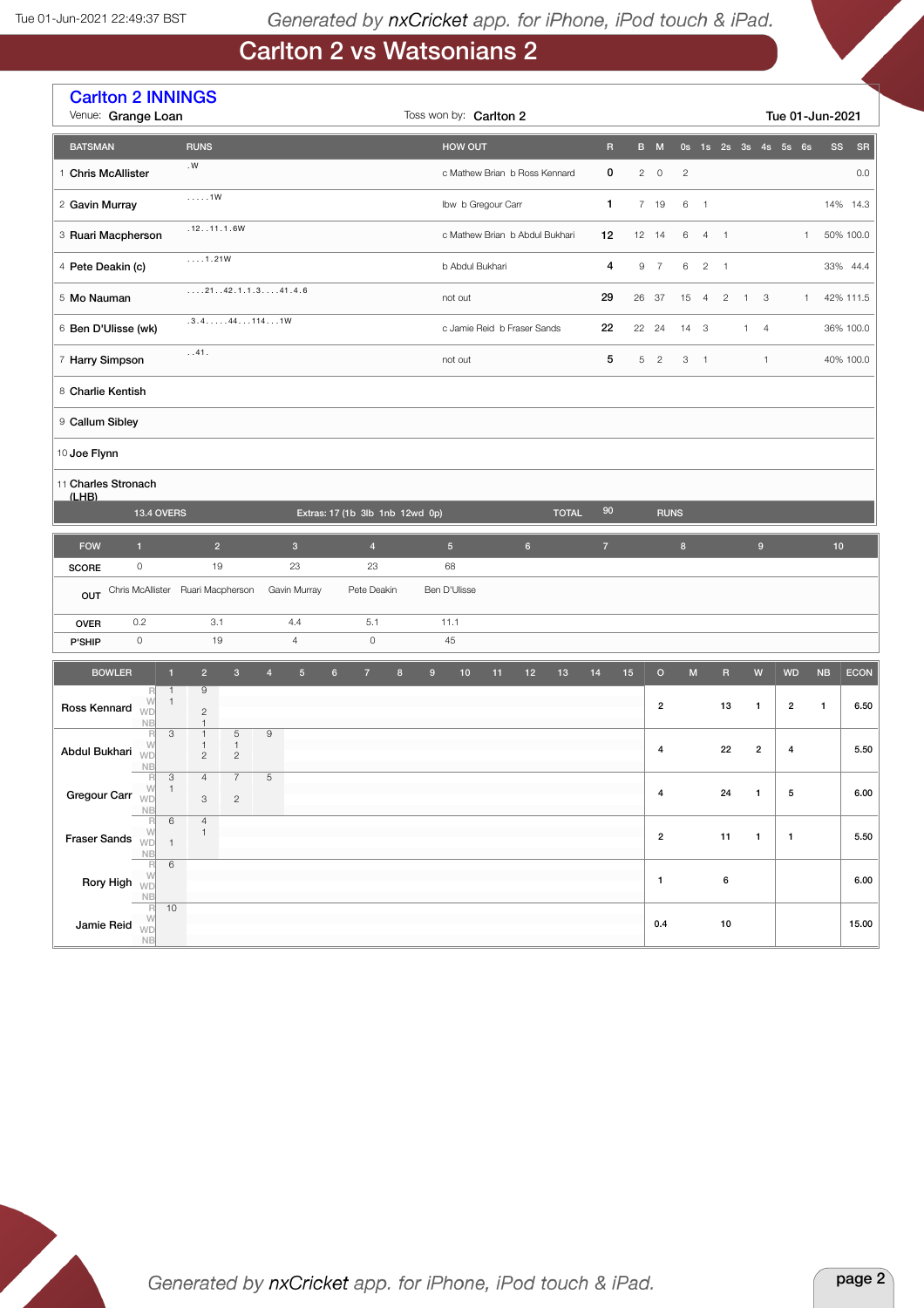## Carlton 2 vs Watsonians 2

#### Watsonians 2 INNINGS

#### Carlton 2 INNINGS

| $\circ$        | <b>RUNS</b> | <b>WKT</b>     | <b>BOWLER</b>    | <b>BALL BY BALL</b> |
|----------------|-------------|----------------|------------------|---------------------|
| $\mathbf{1}$   | 3           | $\mathbf 0$    | Charles Stronach | 11.1w               |
| $\overline{2}$ | 9           | $\circ$        | Ruari Macpherson | .41.1.              |
| 3              | 12          | 0              | Charles Stronach | .21w                |
| 4              | 16          | 0              | Ruari Macpherson | . 4.                |
| 5              | 17          | 0              | Charles Stronach | 1.11                |
| 6              | 25          | 0              | Ruari Macpherson | 1411.1              |
| 7              | 28          | 1              | Charles Stronach | .1W2                |
| 8              | 34          | 1              | Ruari Macpherson | 1.1.4               |
| 9              | 40          | 1              | Joe Flynn        | 1w.111w11.          |
| 10             | 46          | 1              | Harry Simpson    | $11.12$ lb 1        |
| 11             | 47          | $\overline{2}$ | Joe Flynn        | $1. W.$             |
| 12             | 50          | $\overline{c}$ | Harry Simpson    | 1.1.1               |
| 13             | 59          | 3              | Charlie Kentish  | 114W21              |
| 14             | 65          | 3              | Harry Simpson    | 3111                |
| 15             | 65          | 4              | Charlie Kentish  | $\ldots$ W $\ldots$ |
| 16             | 68          | 4              | Harry Simpson    | 1.1.1.              |
| 17             | 74          | 6              | Charlie Kentish  | 1 W . 1 4 W         |
| 18             | 80          | 7              | Callum Sibley    | 3.2. W1             |
| 19             | 83          | 7              | Charlie Kentish  | $\dots$ 111 $w$ .   |
| 20             | 88          | 8              | Callum Sibley    | 21.11bW             |
|                |             |                |                  |                     |

| $\circ$        | <b>RUNS</b>    | <b>WKT</b>     | <b>BOWLER</b>       | <b>BALL BY BALL</b>         |
|----------------|----------------|----------------|---------------------|-----------------------------|
| 1              | 1              | $\mathbf{1}$   | Ross Kennard        | .W.1.                       |
| $\overline{2}$ | $\overline{4}$ | $\mathbf{1}$   | Abdul Bukhari       | 2.01.0                      |
| 3              | 17             | $\mathbf{1}$   | Ross Kennard        | 1 1 b 1 w . 1 1 w 1 1 n b 6 |
| $\overline{4}$ | 20             | $\overline{2}$ | Abdul Bukhari       | 2wW1                        |
| 5              | 23             | 3              | Gregour Carr        | .21W                        |
| 6              | 30             | $\overline{4}$ | Abdul Bukhari       | W 1w . 3 . 1w . 2           |
| $\overline{7}$ | 37             | $\overline{4}$ | Gregour Carr        | .4.3w                       |
| 8              | 46             | 4              | Abdul Bukhari       | 1.44                        |
| 9              | 55             | $\overline{4}$ | Gregour Carr        | .2w.142                     |
| 10             | 62             | $\overline{4}$ | <b>Fraser Sands</b> | 11w.14                      |
| 11             | 68             | $\overline{4}$ | Gregour Carr        | $.11$ lb $.31$              |
| 12             | 72             | 5              | <b>Fraser Sands</b> | $W \ldots 4$                |
| 13             | 80             | 5              | Rory High           | $.4112$ lb                  |
| 14             | 90             | 5              | Jamie Reid          | .4.6                        |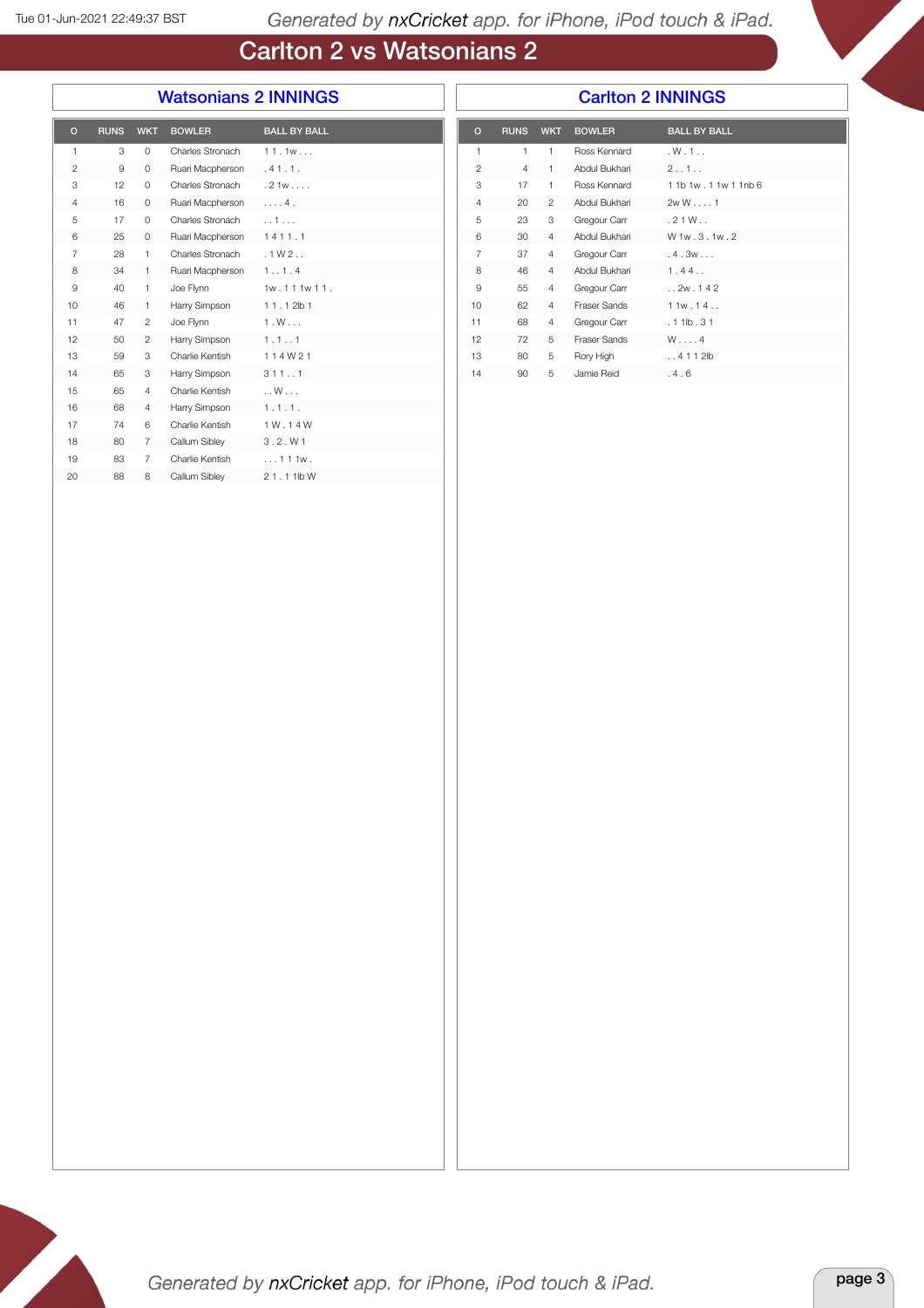





#### **WORM**